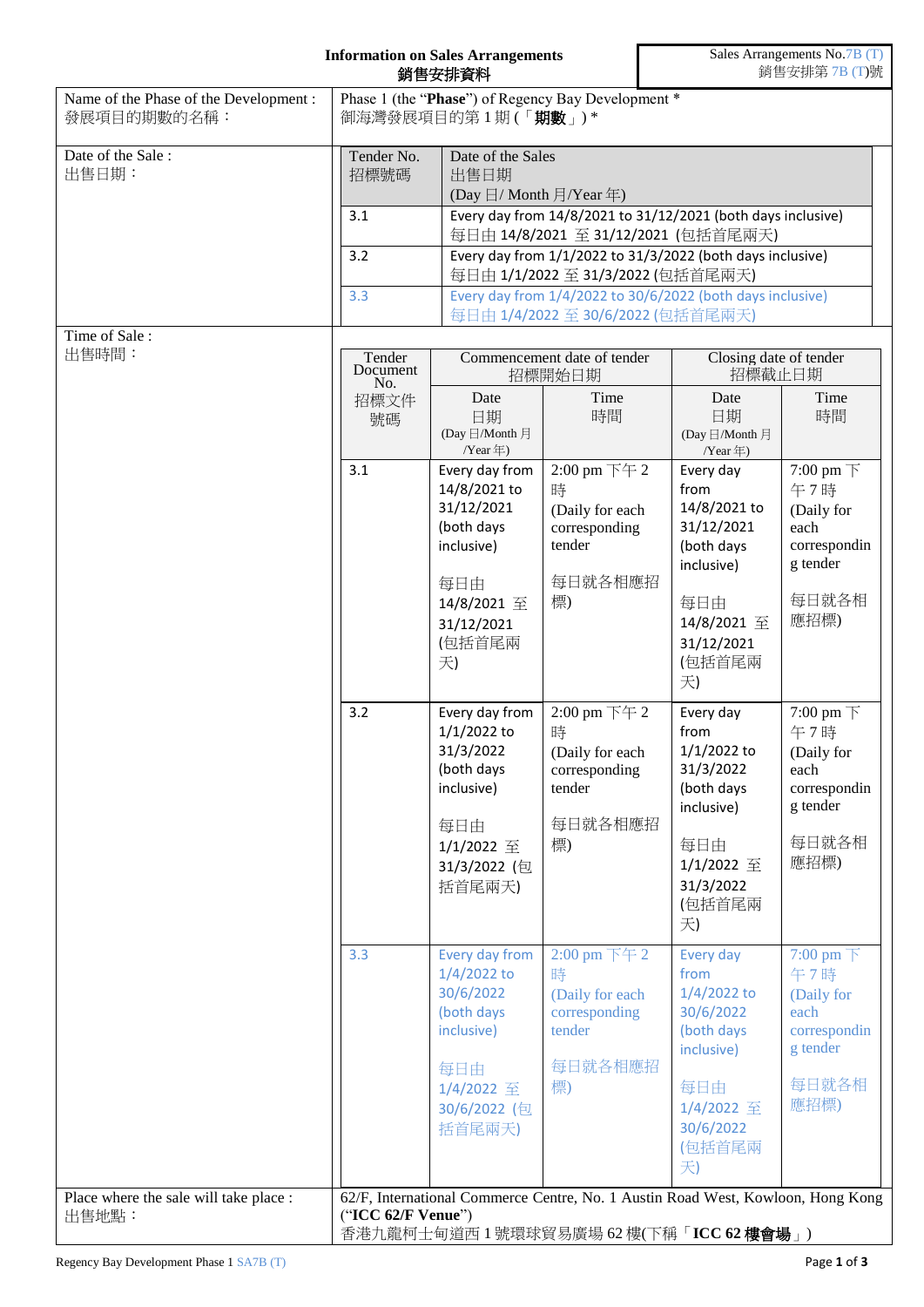| Number of specified residential              | 1405 |
|----------------------------------------------|------|
| properties that will be offered to be sold : |      |
| 將提供出售的指明住宅物業的數目:                             |      |

Description of the residential properties that will be offered to be sold : 將提供出售的指明住宅物業的描述:

The following unit(s) in Tower 2: 以下在第 2 座的單位: 3E, 3G, 3M, 28B, 28C, 28D, 28G, 28H, 28J, 28L

The method to be used to determine the order of priority in which each of the persons interested in purchasing any of the specified residential properties may select the residential property that the person wishes to purchase : 將會使用何種方法,決定有意購買該等指明住宅物業的每名人士可揀選其意欲購買的住宅物業的優先次序:

Sale by Tender. See details and particulars in the tender notice. From 11 August 2021 to 31 December 2021 28 December 2021 28 March 2022 to 31 March 2022 30 June 2022 during office hours (Monday to Sunday 2:00 p.m. to 7:00 p.m.) the tender notice and other relevant tender documents will be made available for collection free of charge at 62/F, International Commerce Centre, No. 1 Austin Road West, Kowloon, Hong Kong.

以招標方式出售。請參閱招標公告的細節和詳情。招標公告及其他相關招標文件可由 <del>2021 年 8 月 11 日起至 2021 年 12 月</del> 31日 2021年 12月 28日至 2022年 3月 31日 2022年 3月 28日至 2022年 6月 30日於辦公時間內 (星期一至日下午 2時至 晚上 7 時)於香港九龍柯士甸道西 1 號環球貿易廣場 62 樓免費領取。

The method to be used, where 2 or more persons are interested in purchasing a particular specified residential property, to determine the order of priority in which each of those persons may proceed with the purchase: 在有兩人或多於兩人有意購買同一個指明住宅物業的情況下,將會使用何種方法決定每名該等人士可購買該物業的優先 次 序:

Please refer to the tender notice and other relevant tender documents. 請參照招標公告及其他相關招標文件。

Other matters: 其他事項:

1. The Vendor does not undertake and is under no obligation to review, consider or accept the highest offer or any offer at all for the purchase of any specified residential property. The Vendor has the absolute right to withdraw from the sale of any specified residential property at any time before the acceptance of any offer. The Vendor has the absolute right to accept any offer at or before the closing time of the tender.

賣方並不承諾亦無責任閱覽、考慮或接受認購任何指明住宅物業最高出價之要約或任何要約。賣方有絕對權利於接 受任何要約前於任何時間撤回出售任何指明住宅物業。賣方有絕對權利於招標截止時間或之前接受任何要約。

- 2. The tender of the specified residential property(ies) will proceed in accordance with these Sales Arrangements irrespective of whether any tropical cyclone warning signal or any rainstorm warning signal is in effect at any time on any date of sale. 即使於任何出售日期及任何時間內有任何熱帶氣旋警告信號或任何暴雨警告信號生效,指明住宅物業的招標會繼續 按本銷售安排進行。
- 3. Persons interested in submitting tenders of the specified residential property(ies) are reminded to read the latest register of transactions so as to ascertain whether a particular specified residential property is still available for tender on a date of sale. Although a specified residential property may be available for tender on a date of sale, it may become unavailable during that date of sale because the Vendor may accept a tender within the acceptance period after the close of that previous tender exercise (if any).

有意遞交指明住宅物業的投標書的人士敬請檢視成交紀錄冊,以知悉某一指明住宅物業在某一出售日期是否仍然可 供出售。雖然某一指明住宅物業可能在某一出售日期仍然可供出售,因賣方可能會在先前的招標程序完結後的承約 期間內接納該指明住宅物業的投標書,該指明住宅物業可能於該出售日期內的期間變為不再可供出售(如有)。

- 4. The specified residential property(ies) is/are available for viewing by tenderers by prior appointment. Tenderers are invited and advised to view the specified residential property(ies) before submission of tender offer. 指明住宅物業現正開放予已預約投標者參觀,特此邀請並建議投標者在入標前參觀指明住宅物業。
- 5. In the event of any discrepancy between the English and Chinese versions of these Sales Arrangements, the English version shall prevail.

倘若本銷售安排中英文文本有異,以英文文本為準。